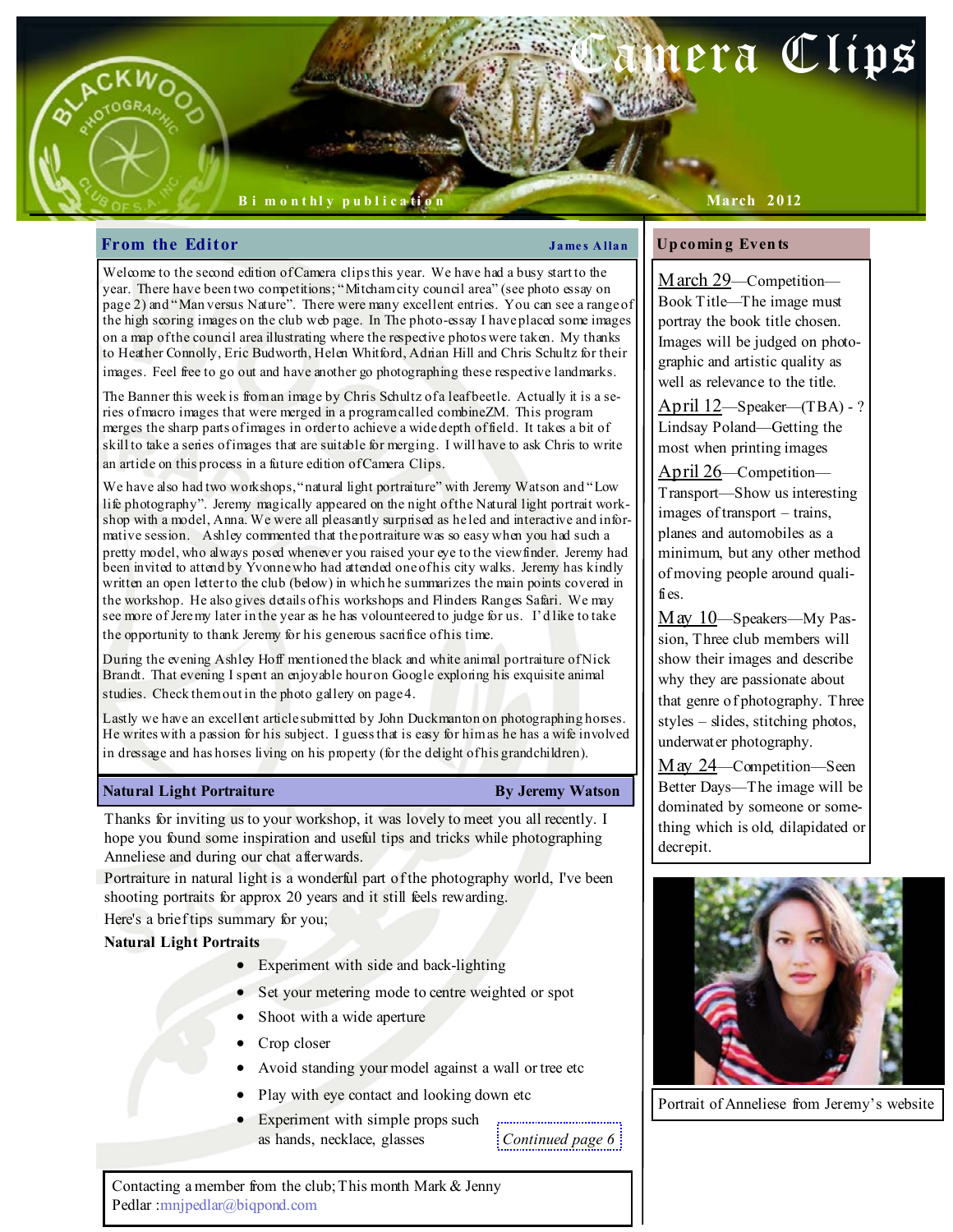## Photo-essay: Mitcham City Council Area— February Competition

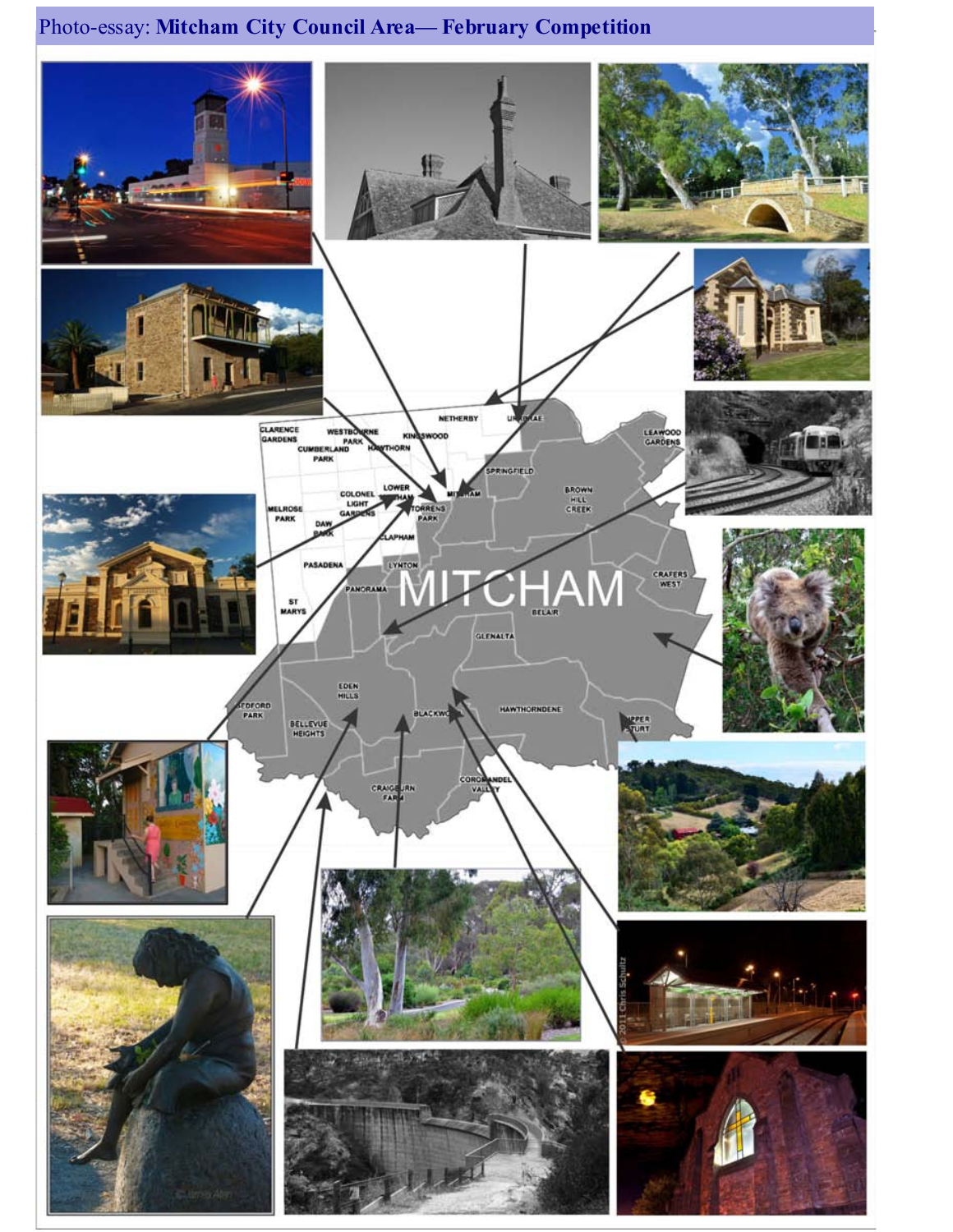### Photographing Horses By John Duckmanton

The light was magnificent. In November in England the skies are usually grey for weeks on end. This day was different with the sun low in the sky creating long shadows and backlighting the horses to perfection. Also the few leaves left on the trees were picking up the light to enhance the background. What more could a photographer want?

This was my last day of my trip and I had gone the full three weeks without horse contact. It was 10 am and I was due to catch the train to Heathrow when I got a phone call to say there was a plough-

ing competition in Sherwood Forest with three horse teams. I ended up with about an hour at the event and couldn't have wishes for anything better.

I have been taking pictures of horses for years, especially since we started our agistment business, but have only recently learned the art of choosing the correct moment to release the shutter at dressage competitions.

I lived in Brisbane for 5 years and was mad keen on insect photography at the time but still managed to get to the working horse competitions at the Laidley Show in May. The picture is of Bob Bones's outfit.

The same Bob Bones harnessed 42 horses to one cart at the Brookfield Show and managed to steer them around the show arena several times. A hard thing to photograph, getting all of the animals in one frame!

Coming back to SA and I had to start looking for local events again. I guess there is always the Granite Island tram which always seems to be pictured but there are lots of other opportunities around. Madelyn, my wife, is into dressage and competitions are regularly held at Strathalbyn and Lobethal.

Local rodeos are also good for horse pictures and Clare has an evening rodeo in March. Marrabel also has several events throughout the year. Try and get there early and chose your spot carefully. I often sneak into the press area.

Macclesfield Horse Show in January is another great place for horse pictures with jumping, carriage riding and pony events. Very country and usually not too many people around so you can wander about and take pictures wherever you choose.









Continued page 5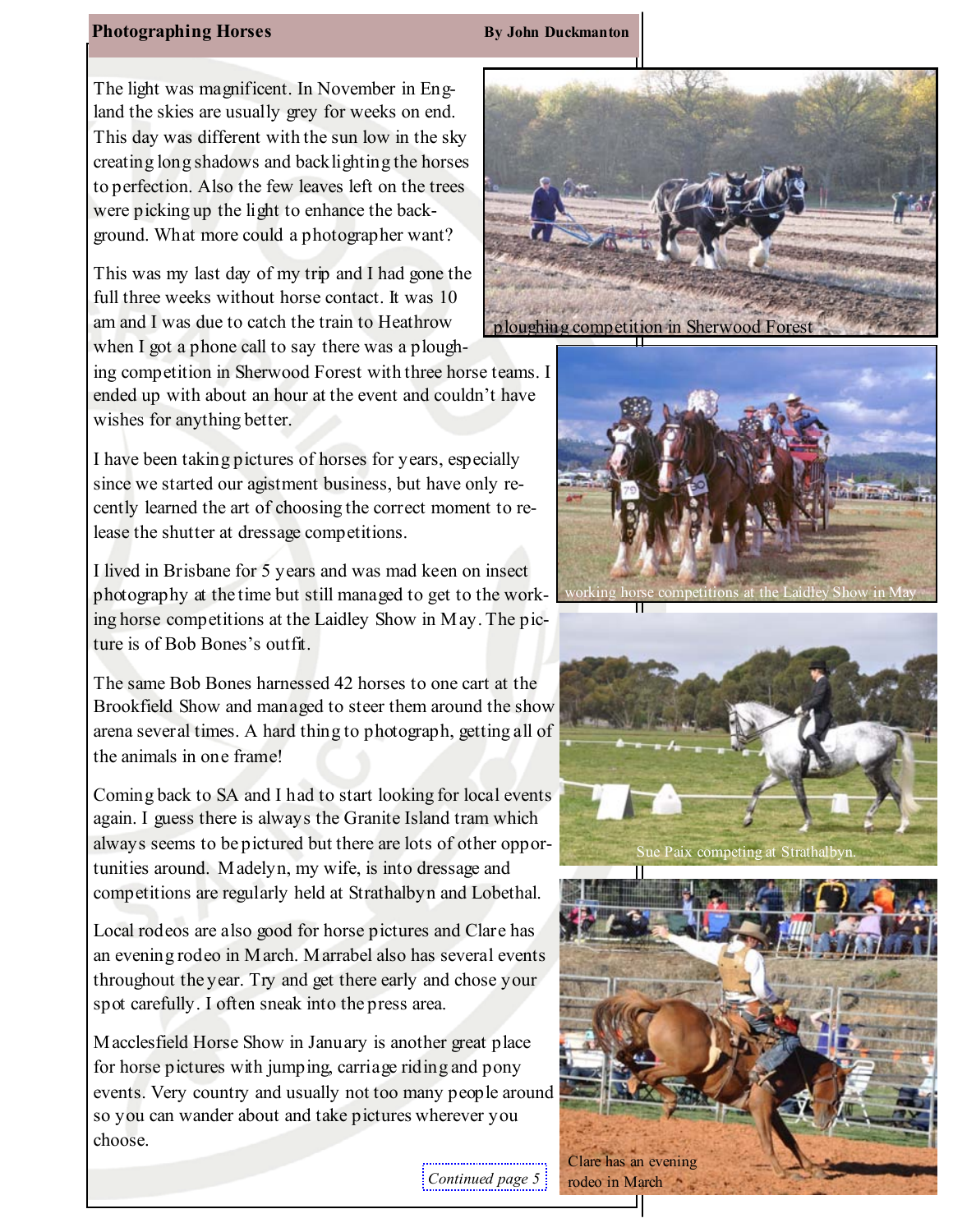

It was while directing " Earth Song", a music video for Jackson in Tanzania, in 1995 that Brandt fell in love with the animals and land of East Africa. Over the next few years, frustrated that he could not capture on film his feelings about and love for animals, he realized there was a way to achieve this through photography, in a way that he felt no-one had really done before.

In 2000, Brandt embarked upon his ambitious photographic project: a trilogy of books to memorialize the vanishing natural grandeur of East Africa.

His photography bears little relation to the colour documentary-style wildlife photography that is the norm. He photographs on medium-format black and white film without telephoto or zoom lenses. (He uses a Pentax 67II with only two fixed lenses.) His work is a combination of epic panoramas of animals within dramatic landscapes and graphic portraits more akin to studio portraiture of human subjects from the early 20th Century, as if these animals were already long dead, from a bygone era

"I'm not interested in creating work that is simply documentary or filled with action and drama, which has been the norm in the photography of animals in the wild. What I am interested in is showing the animals simply in the state of Being. In the state of Being before they are no longer are. Before, in the wild at least, they cease to exist. This world is under terrible threat, all of it caused by us. To me, every creature, human or nonhuman, has an equal right to live, and this feeling, this belief that every animal and I are equal, affects me every time I frame an animal in my camera. The photos are my elegy to these beautiful creatures, to this wrenchingly beautiful world that is steadily, tragically vanishing before our eyes."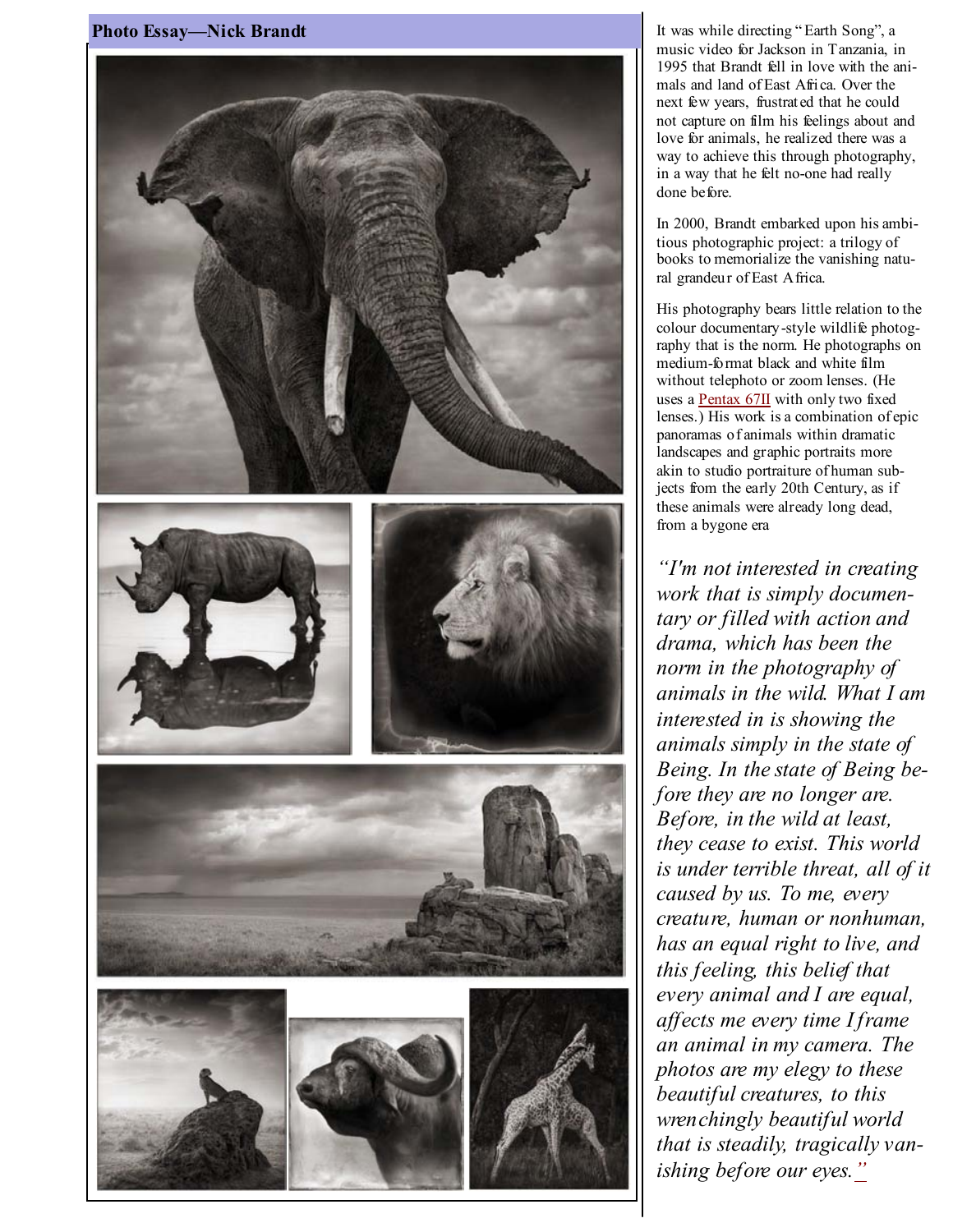### Noise (from page 3) By James Allan.

Polo in the City is usually in November in the northern parklands. It is quite expensive to go in the marquee area but you are free to wander through the saddling area and anywhere on three sides of the ground. Mind you, the food and wine are delicious!

Occasionally you may be able to witness special events like the one in an indoor arena where the following picture was taken:

I have work to do in photoshop to replace the background with a nice European country scene.

Don't forget the Royal Show is always good for horse pictures also but it is hard to get a clutter free bachground.

You always have to sneak in a picture of the grandchildren so here is one of Harriet giving a carrot to Gully, the 18.2 hands (184 cm at the shoulder) Clydesdale who lives on our property.

Just a few tips:

Do not walk close behind a horse unless you are prepared to be kicked.

A horse with its ears laid back is a horse about to bite you or worse.

Hooves on toes is a rather painful experience.

Horses like to be tickled under the chin but watch your fingers and camera and never put your fingers under any halter straps.

John Duckmanton.







Macclesfield Horse Show in January



Polo in the City